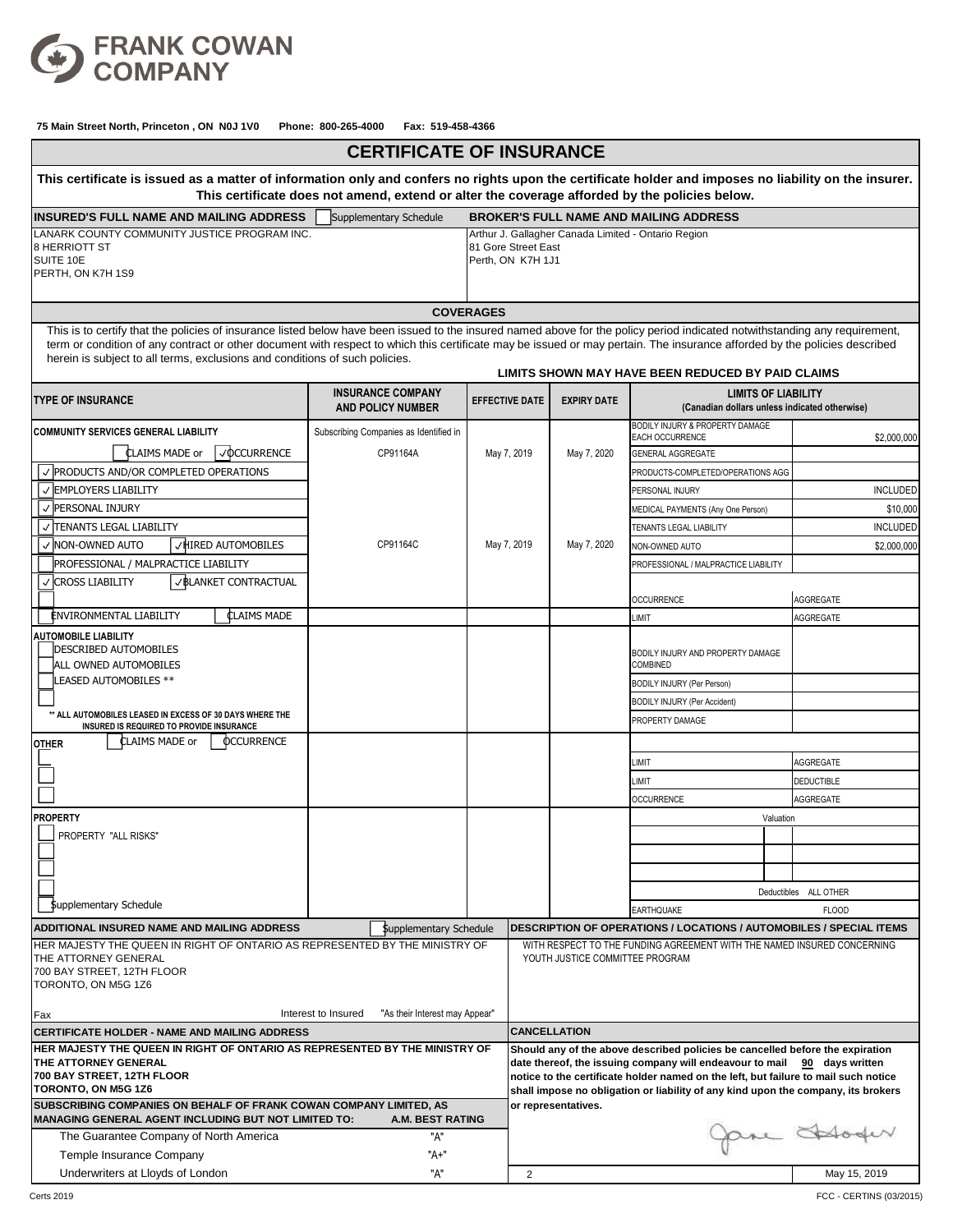

| <b>CERTIFICATE OF INSURANCE</b>                                                                                                                                                                                                                          |                                                       |                       |                                                                                                                                                                                                                                                                                                                                       |                                               |                                                                             |                       |  |  |  |
|----------------------------------------------------------------------------------------------------------------------------------------------------------------------------------------------------------------------------------------------------------|-------------------------------------------------------|-----------------------|---------------------------------------------------------------------------------------------------------------------------------------------------------------------------------------------------------------------------------------------------------------------------------------------------------------------------------------|-----------------------------------------------|-----------------------------------------------------------------------------|-----------------------|--|--|--|
| This certificate is issued as a matter of information only and confers no rights upon the certificate holder and imposes no liability on the insurer.<br>This certificate does not amend, extend or alter the coverage afforded by the policies below.   |                                                       |                       |                                                                                                                                                                                                                                                                                                                                       |                                               |                                                                             |                       |  |  |  |
| Supplementary Schedule<br><b>INSURED'S FULL NAME AND MAILING ADDRESS</b>                                                                                                                                                                                 |                                                       |                       |                                                                                                                                                                                                                                                                                                                                       | <b>BROKER'S FULL NAME AND MAILING ADDRESS</b> |                                                                             |                       |  |  |  |
| LANARK COUNTY COMMUNITY JUSTICE PROGRAM INC.<br>8 HERRIOTT ST<br>SUITE 10E<br>PERTH, ON K7H 1S9                                                                                                                                                          |                                                       |                       | Arthur J. Gallagher Canada Limited - Ontario Region<br>81 Gore Street East<br>Perth, ON K7H 1J1                                                                                                                                                                                                                                       |                                               |                                                                             |                       |  |  |  |
|                                                                                                                                                                                                                                                          |                                                       | <b>COVERAGES</b>      |                                                                                                                                                                                                                                                                                                                                       |                                               |                                                                             |                       |  |  |  |
| This is to certify that the policies of insurance listed below have been issued to the insured named above for the policy period indicated notwithstanding any requirement,                                                                              |                                                       |                       |                                                                                                                                                                                                                                                                                                                                       |                                               |                                                                             |                       |  |  |  |
| term or condition of any contract or other document with respect to which this certificate may be issued or may pertain. The insurance afforded by the policies described<br>herein is subject to all terms, exclusions and conditions of such policies. |                                                       |                       |                                                                                                                                                                                                                                                                                                                                       |                                               | LIMITS SHOWN MAY HAVE BEEN REDUCED BY PAID CLAIMS                           |                       |  |  |  |
| <b>TYPE OF INSURANCE</b>                                                                                                                                                                                                                                 | <b>INSURANCE COMPANY</b><br><b>AND POLICY NUMBER</b>  | <b>EFFECTIVE DATE</b> |                                                                                                                                                                                                                                                                                                                                       | <b>EXPIRY DATE</b>                            | <b>LIMITS OF LIABILITY</b><br>(Canadian dollars unless indicated otherwise) |                       |  |  |  |
| <b>COMMUNITY SERVICES GENERAL LIABILITY</b>                                                                                                                                                                                                              | Subscribing Companies as Identified in                |                       |                                                                                                                                                                                                                                                                                                                                       |                                               | BODILY INJURY & PROPERTY DAMAGE                                             |                       |  |  |  |
| CLAIMS MADE or<br>√ <b>OCCURRENCE</b>                                                                                                                                                                                                                    | CP91164A                                              | May 7, 2019           | May 7, 2020                                                                                                                                                                                                                                                                                                                           |                                               | EACH OCCURRENCE<br><b>GENERAL AGGREGATE</b>                                 | \$2,000,000           |  |  |  |
| $\vee$ PRODUCTS AND/OR COMPLETED OPERATIONS                                                                                                                                                                                                              |                                                       |                       |                                                                                                                                                                                                                                                                                                                                       |                                               | PRODUCTS-COMPLETED/OPERATIONS AGG                                           |                       |  |  |  |
| V EMPLOYERS LIABILITY                                                                                                                                                                                                                                    |                                                       |                       |                                                                                                                                                                                                                                                                                                                                       |                                               | PERSONAL INJURY                                                             | <b>INCLUDED</b>       |  |  |  |
| √ PERSONAL INJURY                                                                                                                                                                                                                                        |                                                       |                       |                                                                                                                                                                                                                                                                                                                                       |                                               | MEDICAL PAYMENTS (Any One Person)                                           | \$10,000              |  |  |  |
| √ TENANTS LEGAL LIABILITY                                                                                                                                                                                                                                |                                                       |                       |                                                                                                                                                                                                                                                                                                                                       |                                               | TENANTS LEGAL LIABILITY                                                     | <b>INCLUDED</b>       |  |  |  |
| VHIRED AUTOMOBILES<br>√ NON-OWNED AUTO                                                                                                                                                                                                                   | CP91164C                                              | May 7, 2019           |                                                                                                                                                                                                                                                                                                                                       | May 7, 2020                                   | NON-OWNED AUTO                                                              | \$2,000,000           |  |  |  |
| PROFESSIONAL / MALPRACTICE LIABILITY                                                                                                                                                                                                                     |                                                       |                       |                                                                                                                                                                                                                                                                                                                                       |                                               | PROFESSIONAL / MALPRACTICE LIABILITY                                        |                       |  |  |  |
| √ CROSS LIABILITY<br>V BLANKET CONTRACTUAL                                                                                                                                                                                                               |                                                       |                       |                                                                                                                                                                                                                                                                                                                                       |                                               | <b>OCCURRENCE</b>                                                           | AGGREGATE             |  |  |  |
| <b>CLAIMS MADE</b><br><b>ENVIRONMENTAL LIABILITY</b>                                                                                                                                                                                                     |                                                       |                       |                                                                                                                                                                                                                                                                                                                                       |                                               | <b>LIMIT</b>                                                                | AGGREGATE             |  |  |  |
| <b>AUTOMOBILE LIABILITY</b>                                                                                                                                                                                                                              |                                                       |                       |                                                                                                                                                                                                                                                                                                                                       |                                               |                                                                             |                       |  |  |  |
| <b>DESCRIBED AUTOMOBILES</b><br>ALL OWNED AUTOMOBILES                                                                                                                                                                                                    |                                                       |                       |                                                                                                                                                                                                                                                                                                                                       |                                               | BODILY INJURY AND PROPERTY DAMAGE<br>COMBINED                               |                       |  |  |  |
| LEASED AUTOMOBILES **                                                                                                                                                                                                                                    |                                                       |                       |                                                                                                                                                                                                                                                                                                                                       |                                               | <b>BODILY INJURY (Per Person)</b>                                           |                       |  |  |  |
|                                                                                                                                                                                                                                                          |                                                       |                       |                                                                                                                                                                                                                                                                                                                                       |                                               | <b>BODILY INJURY (Per Accident)</b>                                         |                       |  |  |  |
| ** ALL AUTOMOBILES LEASED IN EXCESS OF 30 DAYS WHERE THE<br>INSURED IS REQUIRED TO PROVIDE INSURANCE                                                                                                                                                     |                                                       |                       |                                                                                                                                                                                                                                                                                                                                       |                                               | PROPERTY DAMAGE                                                             |                       |  |  |  |
| CLAIMS MADE or<br><b>OCCURRENCE</b><br><b>OTHER</b>                                                                                                                                                                                                      |                                                       |                       |                                                                                                                                                                                                                                                                                                                                       |                                               |                                                                             |                       |  |  |  |
|                                                                                                                                                                                                                                                          |                                                       |                       |                                                                                                                                                                                                                                                                                                                                       |                                               | <b>LIMIT</b>                                                                | AGGREGATE             |  |  |  |
|                                                                                                                                                                                                                                                          |                                                       |                       |                                                                                                                                                                                                                                                                                                                                       |                                               | <b>LIMIT</b>                                                                | <b>DEDUCTIBLE</b>     |  |  |  |
|                                                                                                                                                                                                                                                          |                                                       |                       |                                                                                                                                                                                                                                                                                                                                       |                                               | <b>OCCURRENCE</b>                                                           | <b>AGGREGATE</b>      |  |  |  |
| <b>PROPERTY</b>                                                                                                                                                                                                                                          |                                                       |                       |                                                                                                                                                                                                                                                                                                                                       |                                               |                                                                             | Valuation             |  |  |  |
| PROPERTY "ALL RISKS"                                                                                                                                                                                                                                     |                                                       |                       |                                                                                                                                                                                                                                                                                                                                       |                                               |                                                                             |                       |  |  |  |
|                                                                                                                                                                                                                                                          |                                                       |                       |                                                                                                                                                                                                                                                                                                                                       |                                               |                                                                             |                       |  |  |  |
|                                                                                                                                                                                                                                                          |                                                       |                       |                                                                                                                                                                                                                                                                                                                                       |                                               |                                                                             |                       |  |  |  |
|                                                                                                                                                                                                                                                          |                                                       |                       |                                                                                                                                                                                                                                                                                                                                       |                                               |                                                                             | Deductibles ALL OTHER |  |  |  |
| <b>Supplementary Schedule</b>                                                                                                                                                                                                                            |                                                       |                       |                                                                                                                                                                                                                                                                                                                                       |                                               | EARTHQUAKE                                                                  | <b>FLOOD</b>          |  |  |  |
| ADDITIONAL INSURED NAME AND MAILING ADDRESS                                                                                                                                                                                                              | \$upplementary Schedule                               |                       |                                                                                                                                                                                                                                                                                                                                       |                                               | <b>DESCRIPTION OF OPERATIONS / LOCATIONS / AUTOMOBILES / SPECIAL ITEMS</b>  |                       |  |  |  |
| CORPORATION OF THE TOWN OF MISSISSIPPI MILLS<br>3131 OLD PERTH ROAD, PO BOX 400<br>ALMONTE, ON K0A 1A0<br>Fax                                                                                                                                            | Interest to Insured<br>"As their Interest may Appear" |                       |                                                                                                                                                                                                                                                                                                                                       |                                               | WITH RESPECT TO USE OF FACILITIES FOR MEETINGS                              |                       |  |  |  |
| <b>CERTIFICATE HOLDER - NAME AND MAILING ADDRESS</b>                                                                                                                                                                                                     |                                                       |                       | <b>CANCELLATION</b>                                                                                                                                                                                                                                                                                                                   |                                               |                                                                             |                       |  |  |  |
| <b>CORPORATION OF THE TOWN OF MISSISSIPPI MILLS</b><br>3131 OLD PERTH ROAD, PO BOX 400<br>ALMONTE, ON K0A 1A0                                                                                                                                            |                                                       |                       | Should any of the above described policies be cancelled before the expiration<br>date thereof, the issuing company will endeavour to mail 90 days written<br>notice to the certificate holder named on the left, but failure to mail such notice<br>shall impose no obligation or liability of any kind upon the company, its brokers |                                               |                                                                             |                       |  |  |  |
| SUBSCRIBING COMPANIES ON BEHALF OF FRANK COWAN COMPANY LIMITED, AS<br>IMANAGING GENERAL AGENT INCLUDING BUT NOT LIMITED TO:<br><b>A.M. BEST RATING</b><br>The Guarantee Company of North America<br>"A"                                                  |                                                       |                       | or representatives.<br>pre Hoder                                                                                                                                                                                                                                                                                                      |                                               |                                                                             |                       |  |  |  |
| Temple Insurance Company                                                                                                                                                                                                                                 | "A+"                                                  |                       |                                                                                                                                                                                                                                                                                                                                       |                                               |                                                                             |                       |  |  |  |
| Underwriters at Lloyds of London                                                                                                                                                                                                                         | "A"                                                   |                       | 3                                                                                                                                                                                                                                                                                                                                     |                                               |                                                                             | May 15, 2019          |  |  |  |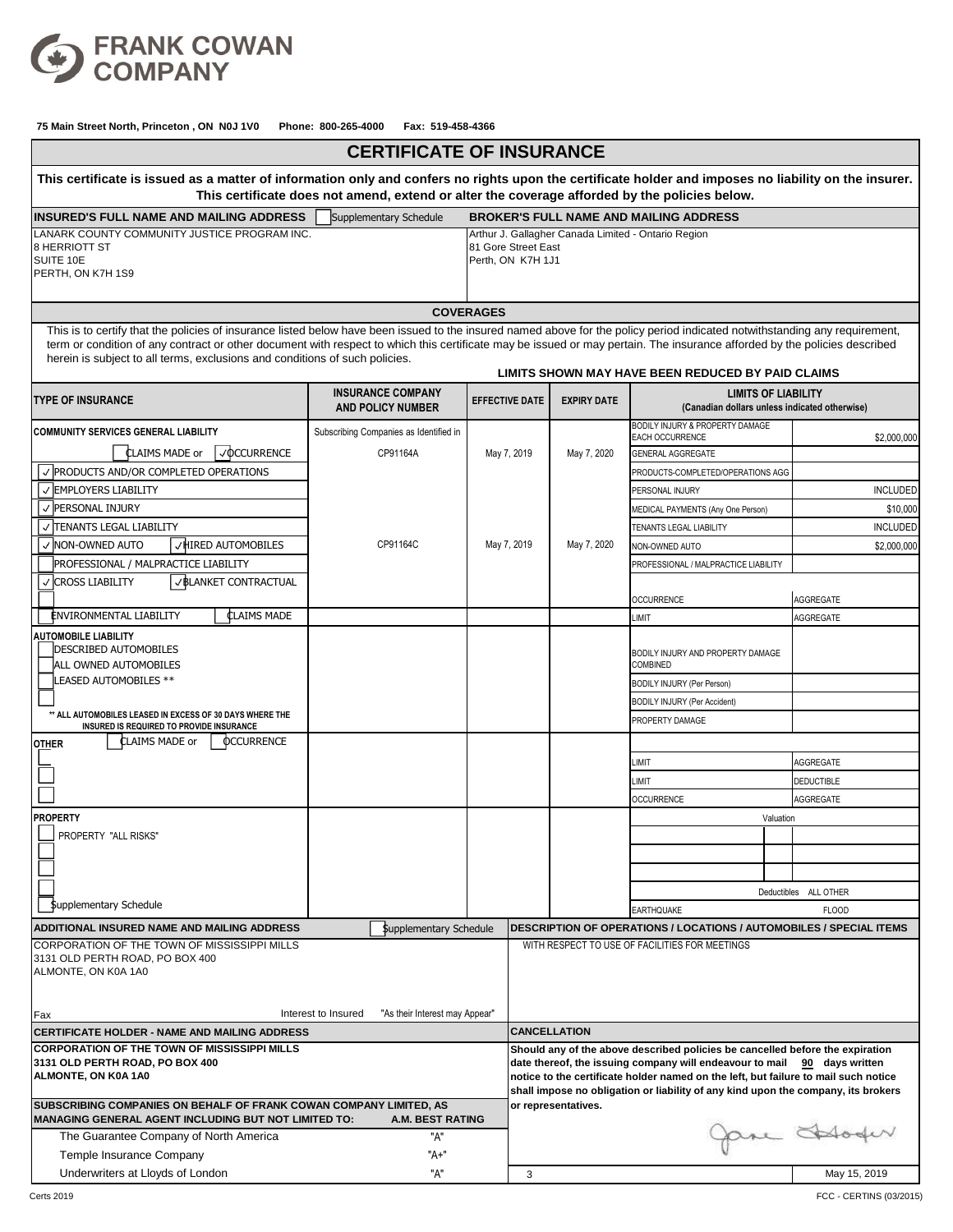

| <b>CERTIFICATE OF INSURANCE</b>                                                                                                                                                                                                                                                                               |                                                      |                       |                                                                                                                                                                                                                                                                                                                                       |                                                             |                                                                             |           |                       |  |  |
|---------------------------------------------------------------------------------------------------------------------------------------------------------------------------------------------------------------------------------------------------------------------------------------------------------------|------------------------------------------------------|-----------------------|---------------------------------------------------------------------------------------------------------------------------------------------------------------------------------------------------------------------------------------------------------------------------------------------------------------------------------------|-------------------------------------------------------------|-----------------------------------------------------------------------------|-----------|-----------------------|--|--|
| This certificate is issued as a matter of information only and confers no rights upon the certificate holder and imposes no liability on the insurer.<br>This certificate does not amend, extend or alter the coverage afforded by the policies below.                                                        |                                                      |                       |                                                                                                                                                                                                                                                                                                                                       |                                                             |                                                                             |           |                       |  |  |
| Supplementary Schedule<br><b>INSURED'S FULL NAME AND MAILING ADDRESS</b>                                                                                                                                                                                                                                      |                                                      |                       |                                                                                                                                                                                                                                                                                                                                       | <b>BROKER'S FULL NAME AND MAILING ADDRESS</b>               |                                                                             |           |                       |  |  |
| LANARK COUNTY COMMUNITY JUSTICE PROGRAM INC.<br>8 HERRIOTT ST<br>SUITE 10E<br>PERTH, ON K7H 1S9                                                                                                                                                                                                               |                                                      |                       | Arthur J. Gallagher Canada Limited - Ontario Region<br>81 Gore Street East<br>Perth, ON K7H 1J1                                                                                                                                                                                                                                       |                                                             |                                                                             |           |                       |  |  |
|                                                                                                                                                                                                                                                                                                               |                                                      | <b>COVERAGES</b>      |                                                                                                                                                                                                                                                                                                                                       |                                                             |                                                                             |           |                       |  |  |
| This is to certify that the policies of insurance listed below have been issued to the insured named above for the policy period indicated notwithstanding any requirement,                                                                                                                                   |                                                      |                       |                                                                                                                                                                                                                                                                                                                                       |                                                             |                                                                             |           |                       |  |  |
| term or condition of any contract or other document with respect to which this certificate may be issued or may pertain. The insurance afforded by the policies described<br>herein is subject to all terms, exclusions and conditions of such policies.<br>LIMITS SHOWN MAY HAVE BEEN REDUCED BY PAID CLAIMS |                                                      |                       |                                                                                                                                                                                                                                                                                                                                       |                                                             |                                                                             |           |                       |  |  |
| <b>TYPE OF INSURANCE</b>                                                                                                                                                                                                                                                                                      | <b>INSURANCE COMPANY</b><br><b>AND POLICY NUMBER</b> | <b>EFFECTIVE DATE</b> |                                                                                                                                                                                                                                                                                                                                       | <b>EXPIRY DATE</b>                                          | <b>LIMITS OF LIABILITY</b><br>(Canadian dollars unless indicated otherwise) |           |                       |  |  |
| <b>COMMUNITY SERVICES GENERAL LIABILITY</b>                                                                                                                                                                                                                                                                   | Subscribing Companies as Identified in               |                       |                                                                                                                                                                                                                                                                                                                                       |                                                             | BODILY INJURY & PROPERTY DAMAGE<br>EACH OCCURRENCE                          |           |                       |  |  |
| <b>CLAIMS MADE or</b><br>√ <b>OCCURRENCE</b>                                                                                                                                                                                                                                                                  | CP91164A                                             | May 7, 2019           | May 7, 2020                                                                                                                                                                                                                                                                                                                           |                                                             | <b>GENERAL AGGREGATE</b>                                                    |           | \$2,000,000           |  |  |
| √ PRODUCTS AND/OR COMPLETED OPERATIONS                                                                                                                                                                                                                                                                        |                                                      |                       |                                                                                                                                                                                                                                                                                                                                       |                                                             | PRODUCTS-COMPLETED/OPERATIONS AGG                                           |           |                       |  |  |
| √ EMPLOYERS LIABILITY                                                                                                                                                                                                                                                                                         |                                                      |                       |                                                                                                                                                                                                                                                                                                                                       |                                                             | PERSONAL INJURY                                                             |           | <b>INCLUDED</b>       |  |  |
| √ PERSONAL INJURY                                                                                                                                                                                                                                                                                             |                                                      |                       |                                                                                                                                                                                                                                                                                                                                       |                                                             | MEDICAL PAYMENTS (Any One Person)                                           |           | \$10,000              |  |  |
| V TENANTS LEGAL LIABILITY                                                                                                                                                                                                                                                                                     |                                                      |                       |                                                                                                                                                                                                                                                                                                                                       |                                                             | <b>TENANTS LEGAL LIABILITY</b>                                              |           | <b>INCLUDED</b>       |  |  |
| √ HIRED AUTOMOBILES<br>✓ INON-OWNED AUTO                                                                                                                                                                                                                                                                      | CP91164C                                             | May 7, 2019           |                                                                                                                                                                                                                                                                                                                                       | May 7, 2020                                                 | NON-OWNED AUTO                                                              |           | \$2,000,000           |  |  |
| PROFESSIONAL / MALPRACTICE LIABILITY                                                                                                                                                                                                                                                                          |                                                      |                       |                                                                                                                                                                                                                                                                                                                                       |                                                             | PROFESSIONAL / MALPRACTICE LIABILITY                                        |           |                       |  |  |
| √ BLANKET CONTRACTUAL<br>√ CROSS LIABILITY                                                                                                                                                                                                                                                                    |                                                      |                       |                                                                                                                                                                                                                                                                                                                                       |                                                             | <b>OCCURRENCE</b>                                                           |           | AGGREGATE             |  |  |
| <b>CLAIMS MADE</b><br><b>ENVIRONMENTAL LIABILITY</b>                                                                                                                                                                                                                                                          |                                                      |                       |                                                                                                                                                                                                                                                                                                                                       |                                                             | LIMIT                                                                       |           | AGGREGATE             |  |  |
| <b>AUTOMOBILE LIABILITY</b>                                                                                                                                                                                                                                                                                   |                                                      |                       |                                                                                                                                                                                                                                                                                                                                       |                                                             |                                                                             |           |                       |  |  |
| <b>DESCRIBED AUTOMOBILES</b><br>ALL OWNED AUTOMOBILES                                                                                                                                                                                                                                                         |                                                      |                       |                                                                                                                                                                                                                                                                                                                                       |                                                             | BODILY INJURY AND PROPERTY DAMAGE<br>COMBINED                               |           |                       |  |  |
| LEASED AUTOMOBILES **                                                                                                                                                                                                                                                                                         |                                                      |                       |                                                                                                                                                                                                                                                                                                                                       |                                                             | <b>BODILY INJURY (Per Person)</b>                                           |           |                       |  |  |
|                                                                                                                                                                                                                                                                                                               |                                                      |                       |                                                                                                                                                                                                                                                                                                                                       |                                                             | BODILY INJURY (Per Accident)                                                |           |                       |  |  |
| ** ALL AUTOMOBILES LEASED IN EXCESS OF 30 DAYS WHERE THE<br>INSURED IS REQUIRED TO PROVIDE INSURANCE                                                                                                                                                                                                          |                                                      |                       |                                                                                                                                                                                                                                                                                                                                       |                                                             | PROPERTY DAMAGE                                                             |           |                       |  |  |
| <b>CLAIMS MADE or</b><br><b>OCCURRENCE</b><br><b>OTHER</b>                                                                                                                                                                                                                                                    |                                                      |                       |                                                                                                                                                                                                                                                                                                                                       |                                                             |                                                                             |           |                       |  |  |
|                                                                                                                                                                                                                                                                                                               |                                                      |                       |                                                                                                                                                                                                                                                                                                                                       |                                                             | <b>IMIT</b>                                                                 |           | <b>AGGREGATE</b>      |  |  |
|                                                                                                                                                                                                                                                                                                               |                                                      |                       |                                                                                                                                                                                                                                                                                                                                       |                                                             | <b>LIMIT</b>                                                                |           | <b>DEDUCTIBLE</b>     |  |  |
|                                                                                                                                                                                                                                                                                                               |                                                      |                       |                                                                                                                                                                                                                                                                                                                                       |                                                             | <b>OCCURRENCE</b>                                                           |           | AGGREGATE             |  |  |
| <b>PROPERTY</b>                                                                                                                                                                                                                                                                                               |                                                      |                       |                                                                                                                                                                                                                                                                                                                                       |                                                             |                                                                             | Valuation |                       |  |  |
| PROPERTY "ALL RISKS"                                                                                                                                                                                                                                                                                          |                                                      |                       |                                                                                                                                                                                                                                                                                                                                       |                                                             |                                                                             |           |                       |  |  |
|                                                                                                                                                                                                                                                                                                               |                                                      |                       |                                                                                                                                                                                                                                                                                                                                       |                                                             |                                                                             |           |                       |  |  |
|                                                                                                                                                                                                                                                                                                               |                                                      |                       |                                                                                                                                                                                                                                                                                                                                       |                                                             |                                                                             |           |                       |  |  |
|                                                                                                                                                                                                                                                                                                               |                                                      |                       |                                                                                                                                                                                                                                                                                                                                       |                                                             |                                                                             |           | Deductibles ALL OTHER |  |  |
| Supplementary Schedule                                                                                                                                                                                                                                                                                        |                                                      |                       |                                                                                                                                                                                                                                                                                                                                       |                                                             | <b>EARTHQUAKE</b>                                                           |           | <b>FLOOD</b>          |  |  |
| ADDITIONAL INSURED NAME AND MAILING ADDRESS                                                                                                                                                                                                                                                                   | <b>Supplementary Schedule</b>                        |                       |                                                                                                                                                                                                                                                                                                                                       |                                                             | <b>DESCRIPTION OF OPERATIONS / LOCATIONS / AUTOMOBILES / SPECIAL ITEMS</b>  |           |                       |  |  |
| THE COUNTY OF LANARK<br>99 CHRISTIE LAKE ROAD<br>PERTH, ON K7H 3C6<br>Interest to Insured<br>"As their Interest may Appear"<br>Fax                                                                                                                                                                            |                                                      |                       |                                                                                                                                                                                                                                                                                                                                       | WITH RESPECT TO THE LANARK COUNTY COMMUNITY JUSTICE PROGRAM |                                                                             |           |                       |  |  |
| CERTIFICATE HOLDER - NAME AND MAILING ADDRESS                                                                                                                                                                                                                                                                 |                                                      |                       | <b>CANCELLATION</b>                                                                                                                                                                                                                                                                                                                   |                                                             |                                                                             |           |                       |  |  |
| THE COUNTY OF LANARK<br>99 CHRISTIE LAKE ROAD<br>PERTH, ON K7H 3C6                                                                                                                                                                                                                                            |                                                      |                       | Should any of the above described policies be cancelled before the expiration<br>date thereof, the issuing company will endeavour to mail 90 days written<br>notice to the certificate holder named on the left, but failure to mail such notice<br>shall impose no obligation or liability of any kind upon the company, its brokers |                                                             |                                                                             |           |                       |  |  |
| SUBSCRIBING COMPANIES ON BEHALF OF FRANK COWAN COMPANY LIMITED, AS<br><b>MANAGING GENERAL AGENT INCLUDING BUT NOT LIMITED TO:</b><br>A.M. BEST RATING<br>"A"<br>The Guarantee Company of North America                                                                                                        |                                                      |                       | or representatives.<br>pre Hoder                                                                                                                                                                                                                                                                                                      |                                                             |                                                                             |           |                       |  |  |
| Temple Insurance Company                                                                                                                                                                                                                                                                                      | "A+"                                                 |                       |                                                                                                                                                                                                                                                                                                                                       |                                                             |                                                                             |           |                       |  |  |
| Underwriters at Lloyds of London                                                                                                                                                                                                                                                                              | "A"                                                  |                       | $\overline{4}$                                                                                                                                                                                                                                                                                                                        |                                                             |                                                                             |           | May 15, 2019          |  |  |